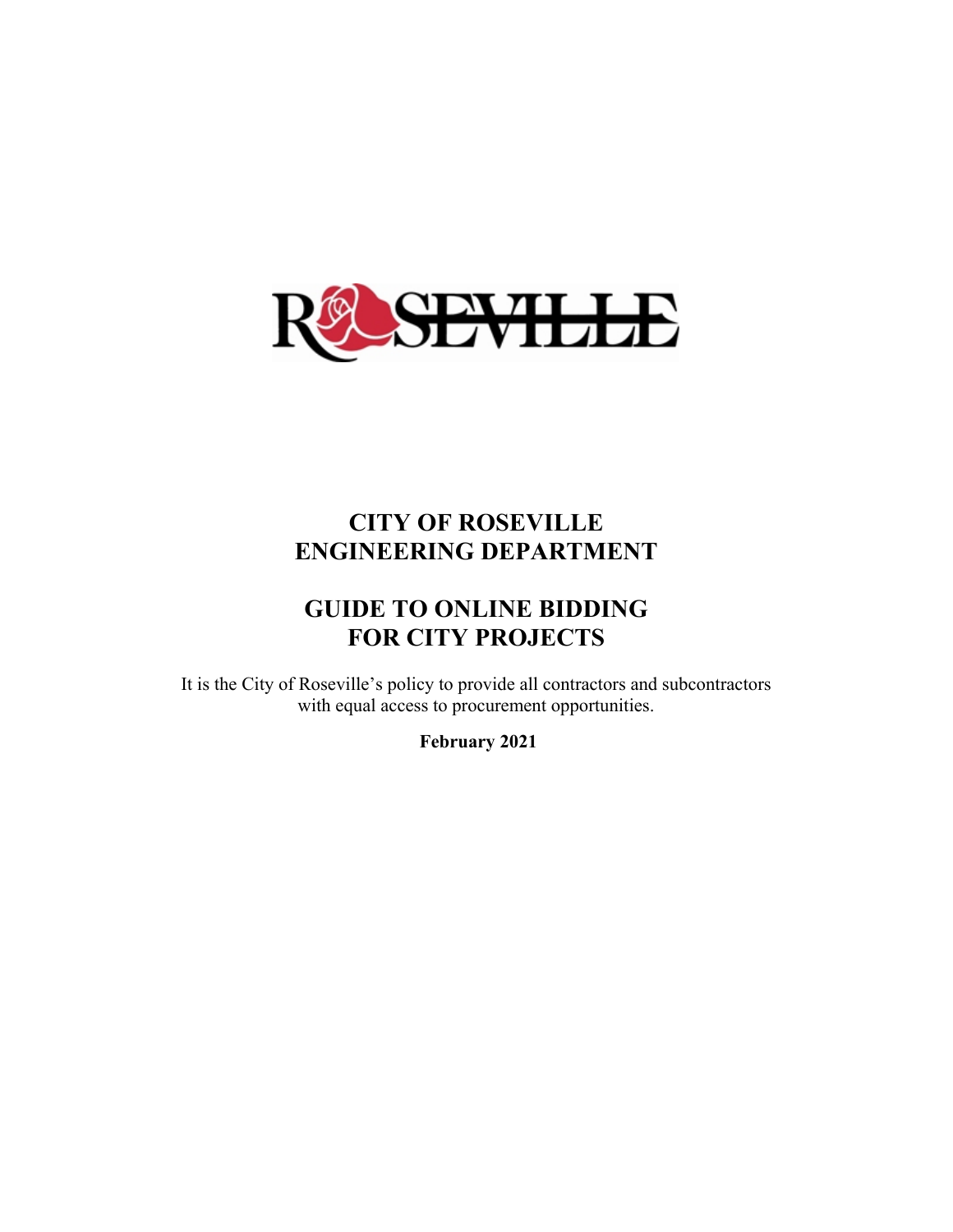### **TABLE OF CONTENTS**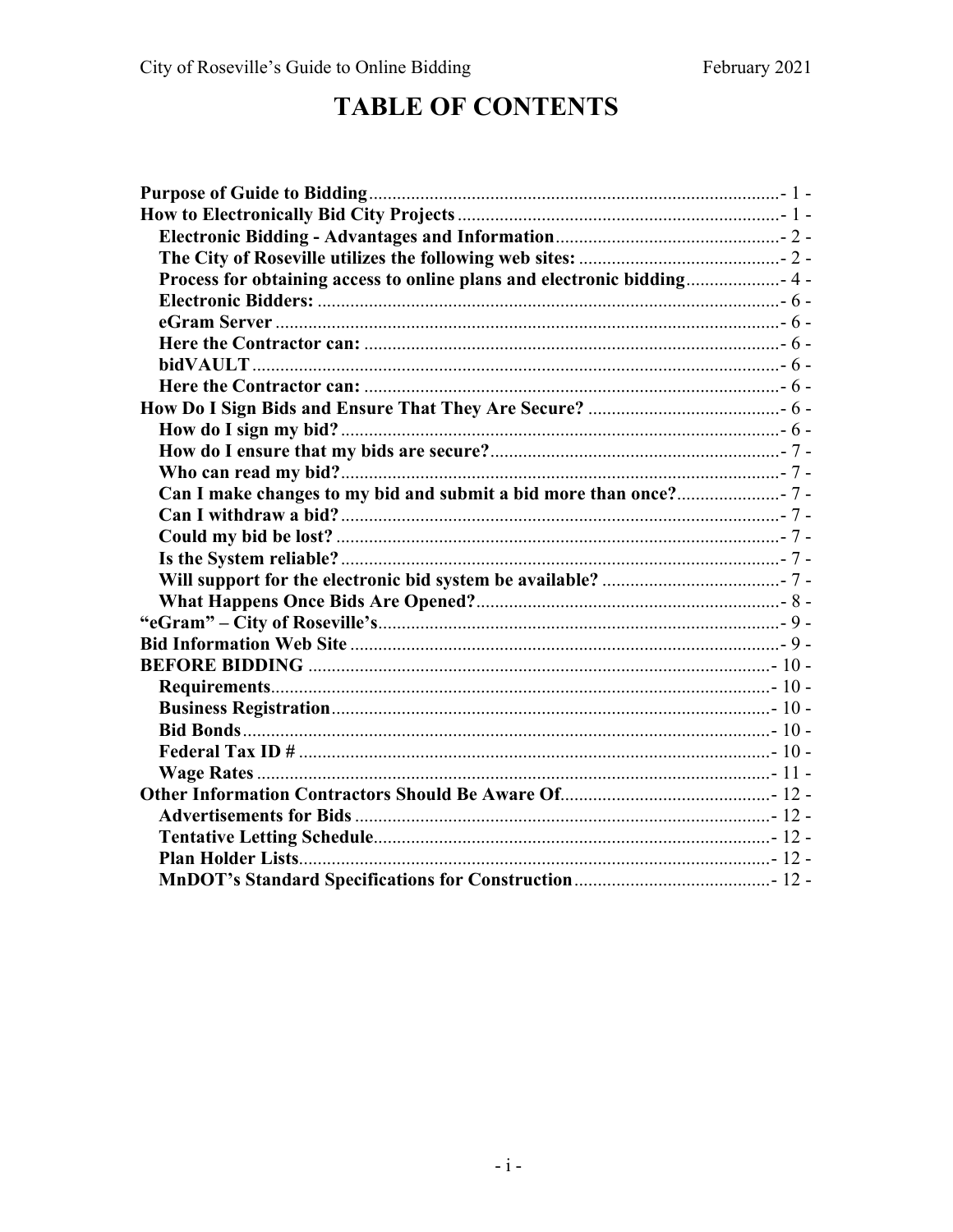## **Purpose of Guide to Bidding**

This *Guide to Online Bidding* is designed to lead contractors and subcontractors through the City of Roseville's online bidding process for construction and maintenance projects and answers questions such as: What is required? How do I bid on projects? What happens once the bids are opened? Where can I find online information?

#### This guide **covers only projects that are advertised as electronic bidding and administered by Roseville Engineering Department**.

The City advertises its construction projects:

- In Pioneer Press Newspaper,
- On the City's eGram website: https://egram.cityofroseville.com/,
- On https://eadvert.rtvision.com

Other government agencies (federal, state, and municipal) also advertise their highway construction and maintenance projects through *some* of the same resources. These government agencies have their own bidding processes.

# **How to Electronically Bid City Projects**

Electronic bidding is the only method accepted for bidding on some of the City of Roseville's construction projects:

1. Electronic Bidding

The City of Roseville's construction projects identified as electronic bidding **must** utilize the "electronic bidding" method described in this guide.

- a. First you will need to set up a User ID and password for your company through ConneX (see page 5 for instructions).
- b. Plans and Proposals are downloaded through the eGram web site https://egram.cityofroseville.com/;

**Note:** *You are only allowed to bid if you have downloaded all plans, specifications, and addendums, and have requested and received notice from the City that you have access rights to eGram.* 

- c. **Bid is submitted electronically** through bidVAULT https://bidvault.mn.uccs.com.
	- 1) Required Bidding Documents are required. If any documents are listed, they can be filled out, signed and submitted through the bidVAULT site electronically.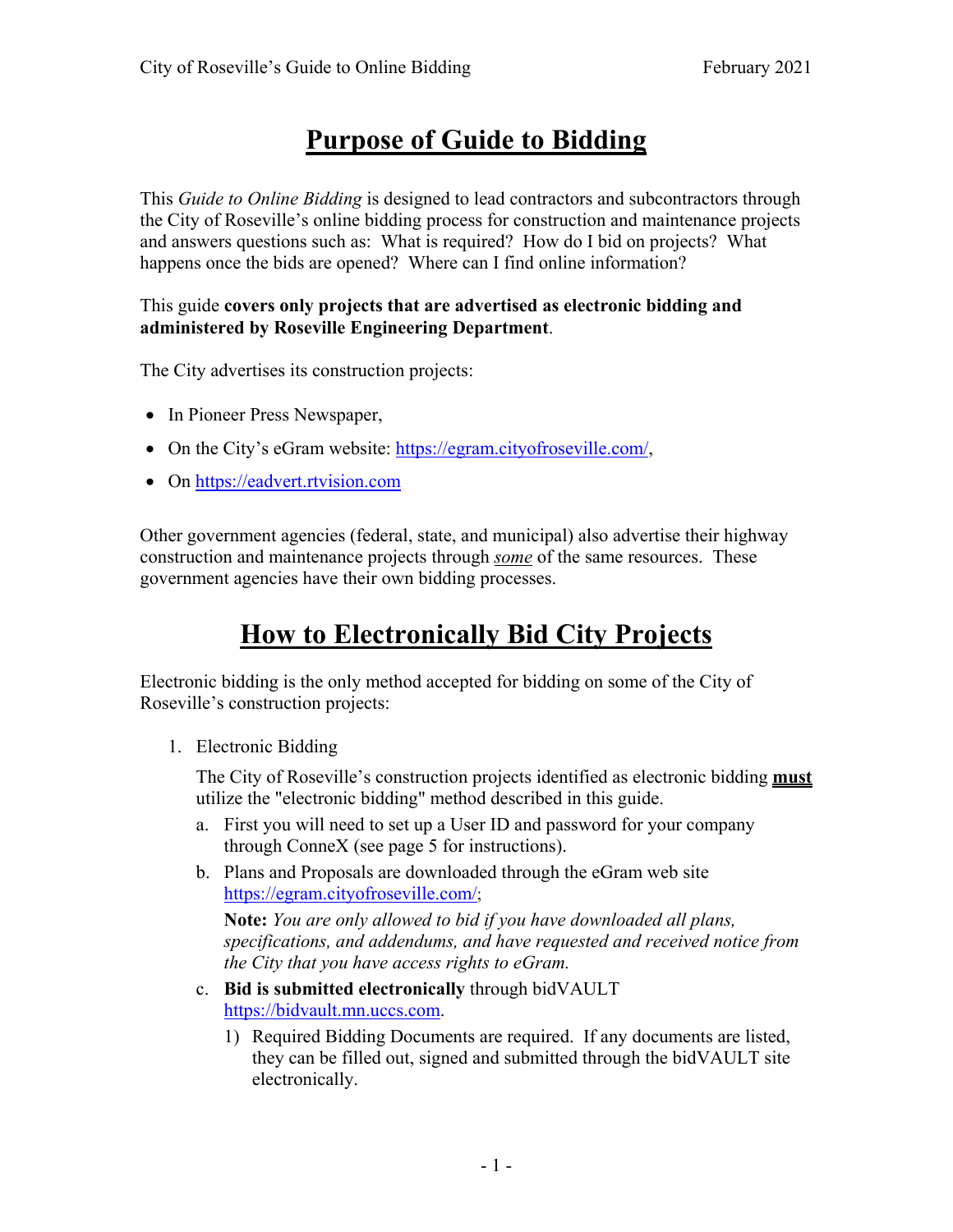- 2) Bid Security (bid bond or certified check) is required. Here are your options for submitting the bid security:
	- Submit an electronic bid bond with your electronic bid for this project using Surety 2000 or InSure Vision; or
	- Submit the original paper bid bond or certified check. It must be received in the City of Roseville's Engineering Department prior to the bid opening time and date; or
	- Email a copy of your original paper bid bond or certified check prior to the bid opening time and date if you are unable to upload the bid bond to bidVAULT. The copy must be emailed to engineering@cityofroseville.com, and, your original signed bid security must be received in the City of Roseville's Engineering Department within three (3) days after bid opening.
- d. Until the time of Bid Opening, your company employee is the only one who can see your bid.

#### **Electronic Bidding - Advantages and Information**

Electronic bidding reduces errors in the bidding process. Plus it allows bidders to make changes right up to the last minute prior to the opening of bids.

#### **What kind of computer and software do I need?**

The web sites can be accessed from any location via any IBM compatible PC capable of running Windows XP (or newer) or MAC with 28K free space.

#### **Do I need an account with an Internet provider?**

Yes, and access to the internet using Internet Explorer 6 or newer, Mozilla Firefox, Opera, Safari or Google Chrome.

#### **The City of Roseville utilizes the following web sites:**

- eAdvert: https://eadvert.rtvision.com Projects advertised here.
- ConneX: https://connex.mn.uccs.com To sign up for a Contractor's User ID and password (one for each of the contractor's employees) to access eGram and bidVAULT.
- eGram: https://egram.cityofroseville.com/ For plans, specs, information, addendums, messages.
- bidVAULT: https://bidvault.mn.uccs.com For Electronic Bidding (see page 7).
- Electronic bids are **date and time stamped** as to when the last submission occurred, and **must be signed** by the contractor's authorized signer.
- Electronic bids can be withdrawn. This will delete **all** entries in your bid.
- Only you (the Contractor) can see your Bid until the bid opening.

When a bid is submitted using "Electronic Bidding", the bidder must use an electronic signature (personal identification number/PIN) to submit the bid and conform to  $MN$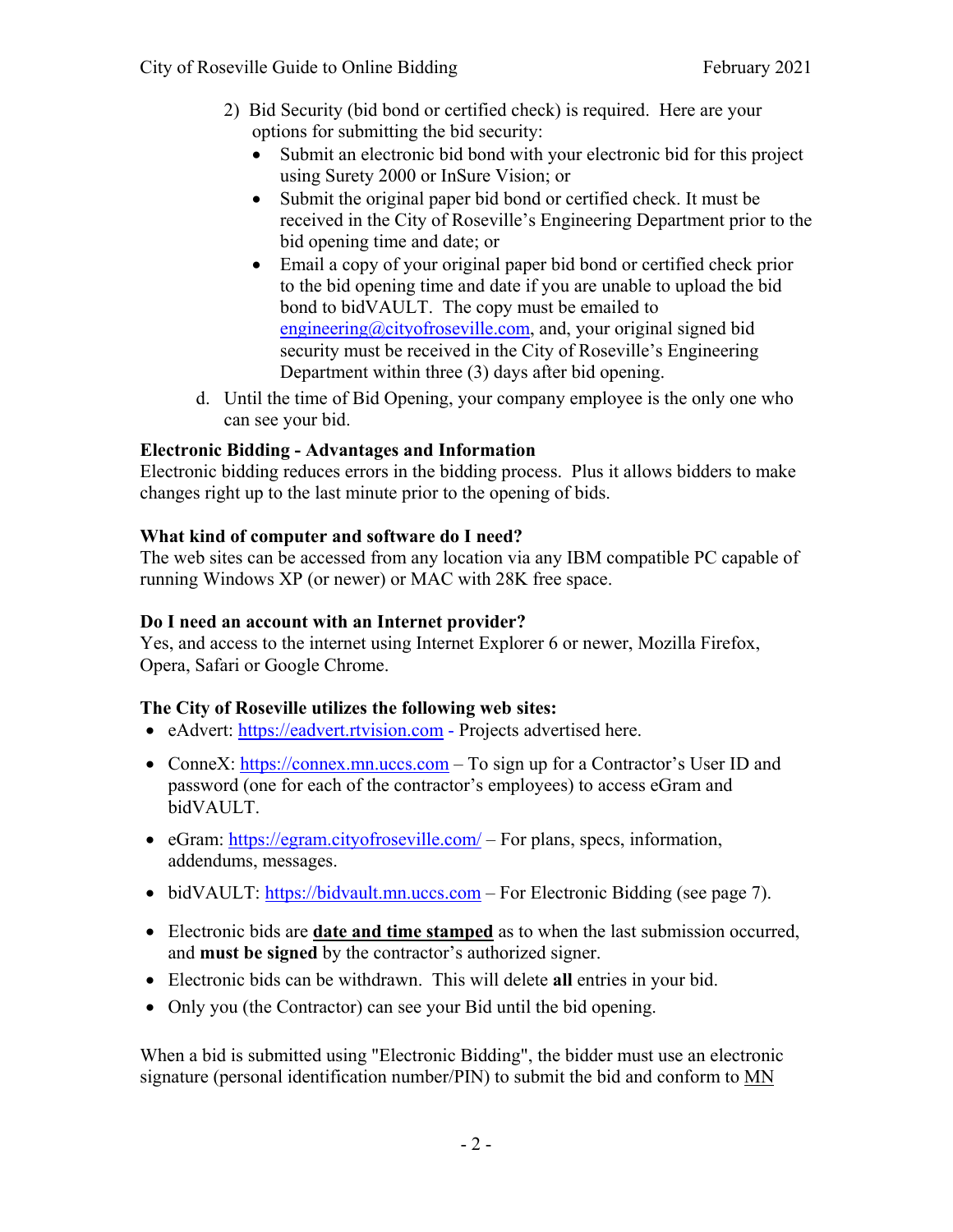Statute  $\S$  161.32, subd. 1b. The bid must also comply with the requirements of the bidVAULT web site.

A bidder may submit a bid bond electronically if you use Surety 2000 or SuretyWave. See 1.c.2) above regarding "Bid Security" for other options whereby the City of Roseville receives the bid security prior to the bid opening time and date. Contact Surety 2000 or SuretyWave to obtain bid bond I.D. Bid bond I.D.s are submitted with the electronic bid. Bonding agents can contact http://www.surety2000.com or http://www.suretywave.com for accounts or questions. The bid bond is ten percent of the contract amount or per the project specifications; this helps assure that only legitimate bids are submitted.

BidVault screen shots:

| Select bid bond option      |                                                                                 |                                                                  |  |
|-----------------------------|---------------------------------------------------------------------------------|------------------------------------------------------------------|--|
| <b>UCCS</b>                 | bidVAULT                                                                        |                                                                  |  |
| <b>bidVAULT</b>             | <b>User</b><br>You are here: Project Listing » My Bids » Project jklhfdsa » Bid |                                                                  |  |
| <b>Project Information</b>  |                                                                                 |                                                                  |  |
|                             | Project No. jklhfdsa<br><b>Description</b> siklfd                               | County/City RtVision Test County<br>Bid Date 05/01/2013 12:00 PM |  |
|                             |                                                                                 | <b>Bid Placement</b>                                             |  |
| 1. Accept Terms             | $\leq$ Previous<br>Next ><br><b>Save</b>                                        |                                                                  |  |
| 2. Plans and Proposal       |                                                                                 |                                                                  |  |
| 3. Base Bid Items           | <b>Attach or verify Bid Bond</b><br>[X] Attach bond document                    |                                                                  |  |
| 4. Bid Bond                 | ] Enter information to verify with Surety 2000                                  |                                                                  |  |
| Verify bid bond information | [ ] Enter information to verify with Suretywave                                 |                                                                  |  |
| 5. Approve Bid              | Save<br>< Previous<br>Next                                                      |                                                                  |  |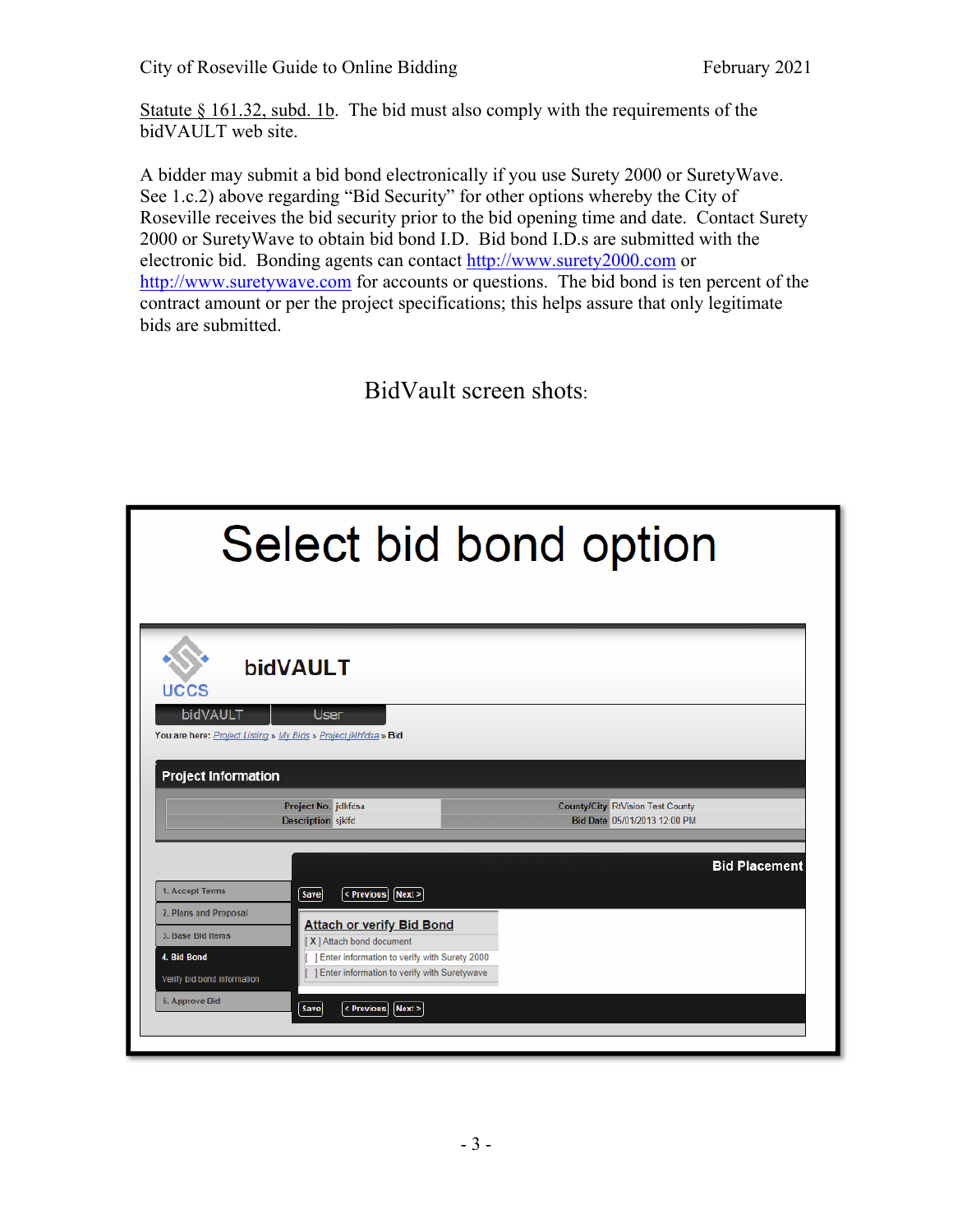|                                                                                                                               |                                                                                                                                                                                                                                                                                                                              | Surety 2000 Bond Verification                                                                                               |
|-------------------------------------------------------------------------------------------------------------------------------|------------------------------------------------------------------------------------------------------------------------------------------------------------------------------------------------------------------------------------------------------------------------------------------------------------------------------|-----------------------------------------------------------------------------------------------------------------------------|
| <b>Project Information</b>                                                                                                    | Project No. jklhfdsa<br><b>Description sklfd</b>                                                                                                                                                                                                                                                                             | <b>County/City RtVision Test County</b><br>Bid Date 05/01/2013 12:00 PM                                                     |
| 1. Accept Terms<br>2. Plans and Proposal<br>3. Base Bid Items<br>4. Bid Bond<br>Verify bid bond information<br>5. Approve Bid | Save<br>< Previous   Next ><br><b>Attach or verify Bid Bond</b><br>[X] Attach bond document<br>[ ] Enter information to verify with Surety 2000<br>[ ] Enter information to verify with Suretywave<br>Contract<br>Contractor ID<br><b>Bond ID</b><br>Verify Bond Information with Surety 2000<br>< Previous   Next ><br>Save | <b>Bid Placement</b><br>Please enter your bond information below. The information must match your Surety 2000 bond exactly. |

For electronic bidding, and all other bidding questions, contact Engineering either by phone at  $651-792-7004$  or by email at engineering@cityofroseville.com.

Engineering Department 2660 Civic Center Drive Roseville, MN 55113

#### **Process for obtaining access to online plans and electronic bidding**

- 1. Users with an existing ConneX account and returning Contractors **Log in with User ID & password\*** (Skip to step 10).
- 2. If your previous access to the eGram server (password and ID) was assigned by the City of Roseville they are no longer valid and you will have to sign up through ConneX system.

If your company has never been issued a User ID and password, and wants to bid or download the plans to get on the plan holder's list, you must sign up through the new ConneX system. In ConneX you will be able to set up your company User ID (one per each employee that is added to the system) and each user's own password.

#### **\*NOTE:** *Each password must be at least 7-8 characters in length, and include 1 Capital Letter, 1 lower case letter, and 1 numerical digit.*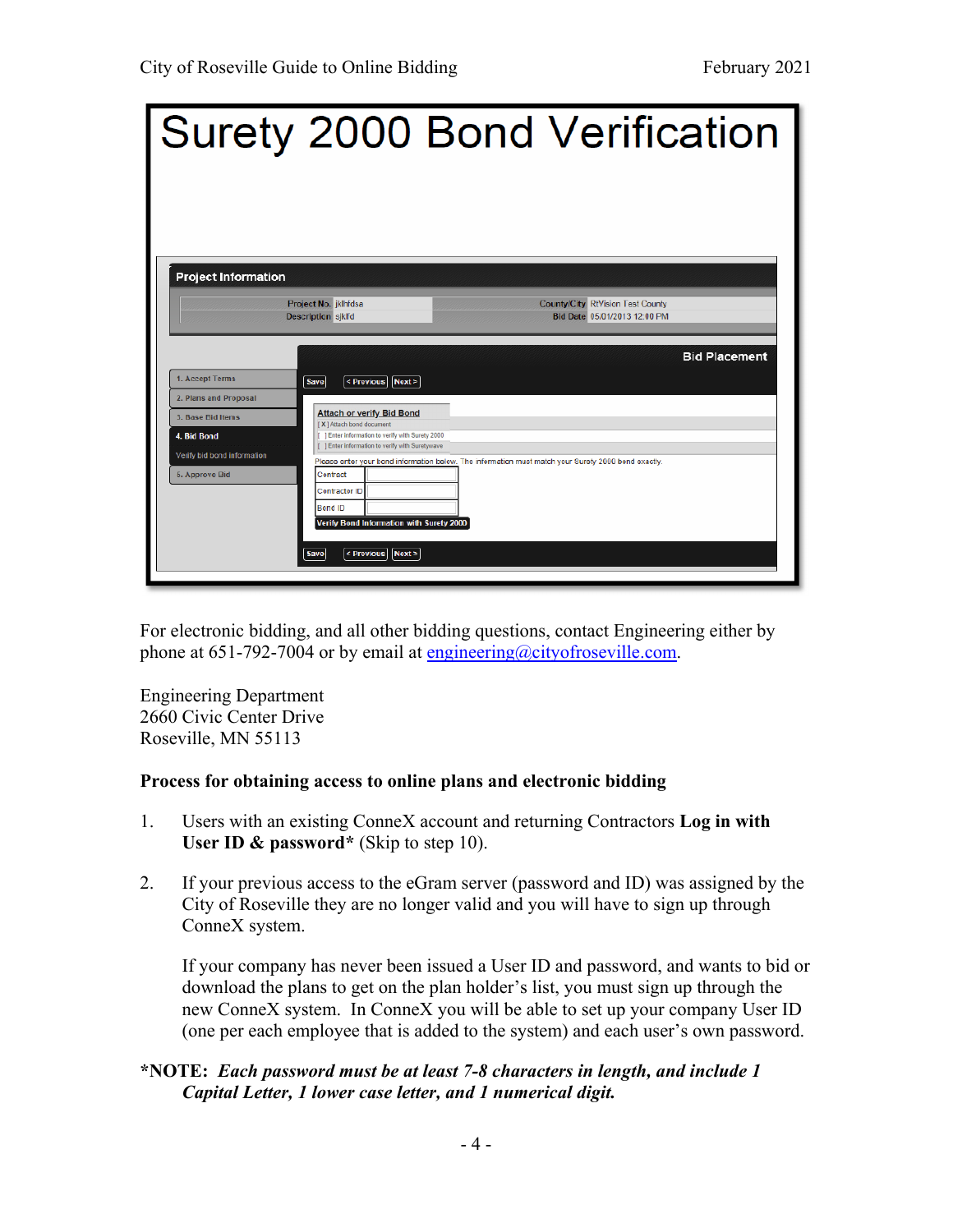- 3. Enter the ConneX website: https://connex.mn.uccs.com
- 4. Create an organization and sign up for a user account. The Administrator (first person to set up the company in ConneX) has control over employee access rights and who has authority to sign for the company. The Administrative person can be changed if the Administrator goes into "Founder's Option" and makes the change to another person.
- 5. Follow the guided interface to set up an account/organization and read the notes under each step for extra information or guidance.
- 6. Log into your created account
- 7. Edit any user detail changes i.e., Password changes, phone number changes, authorization levels, etc.
- 8. Add Organization Details under **My Organization** New Contractor or pick existing contractor
- 9. Save Details at the bottom of My Organization Page
- 10. Select the Agency or Agencies you wish to have **eGram Access** to: i.e.; City of Roseville (this will be a one-time request for the Agency/Agencies you choose). Your organization must have received approval from each Agency selected to have your company added to their plan holder list.
- 11. After the Request for Access is sent to The City of Roseville, the Administrator will receive an email from the City granting or denying access to the City of Roseville's eGram site.
- 12. Contractors that have been accepted will be able to access and download project information from the City of Roseville eGram site.

After downloading specs, plans, and addendums from the eGram server, the Contractor will be added to, and show up on, the Plan Holders list. An approved Contractor will then be able to access and submit a signed bid online through the bidVAULT server.

Contractors that are added to the Plan Holder's list will be notified via email of any addendums that are issued. Any addendum "unapproves / unsigns" ALL bids already submitted to bidVAULT. The Contractor must acknowledge the addendum, and resign the bid before resubmitting.

If the bid remains "unapproved" and "unsigned" it is NOT accepted.

13. You can still download the plans and specifications if you have not set up an account in the eGram system, but your company will not be added to the Plan Holder's list and will not receive any notices of changes by addendums.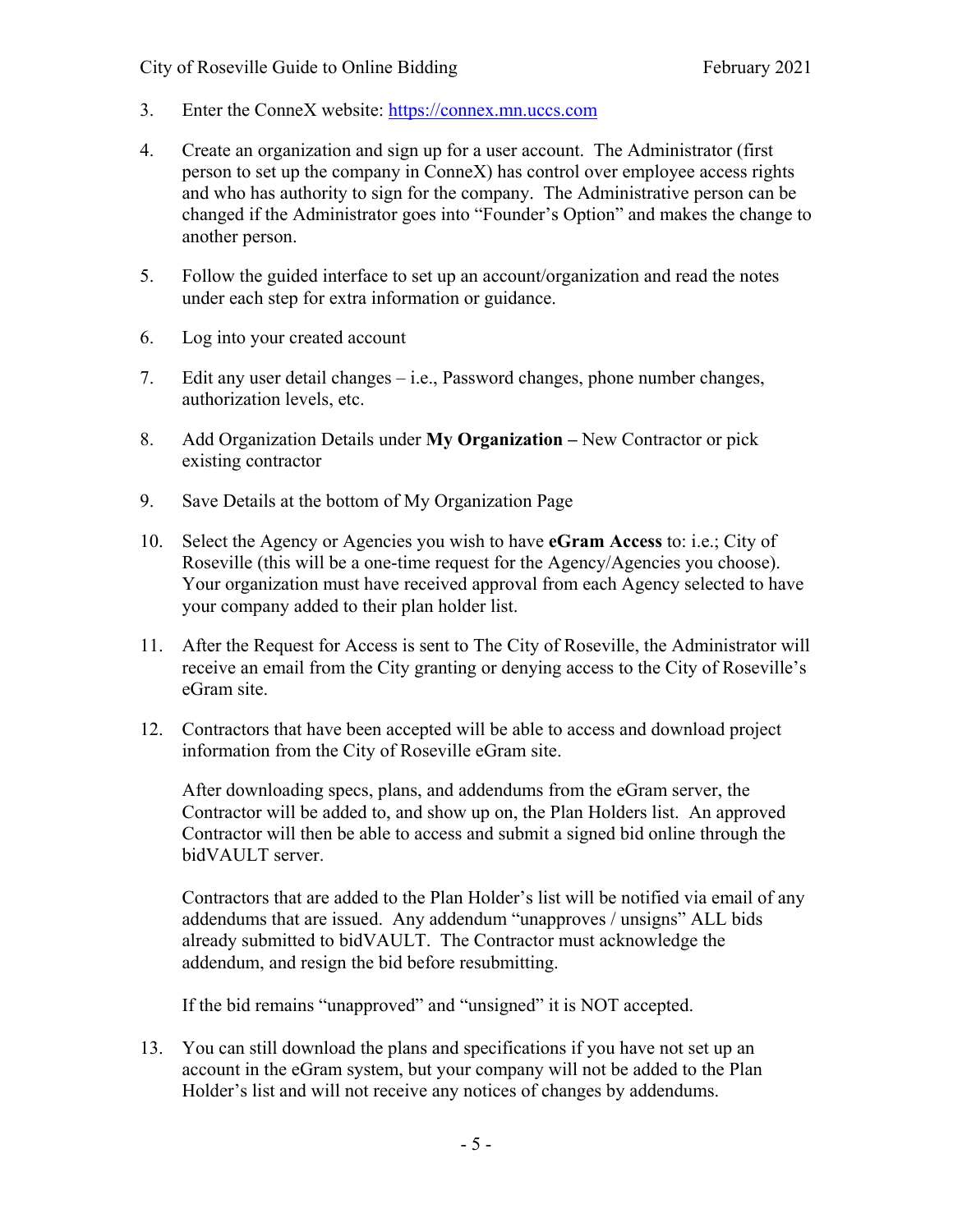#### **Electronic Bidders:**

All authorized signers will need a User ID, password, and PIN Number. All other employees who need access to bidVAULT should get a User I.D. and password. A Bid Key, from bidVAULT server, will be issued for each project that you bid on. Each project has its own unique Bid Key. All employees will need access to the project specific Bid Key in order to access your company's project specific bid form. *Only the Authorized Representative from the Company should receive a PIN number to sign the Bid.* The Administrator (first person to set up the company in ConneX) has control over employee access rights and who has the authority to sign for the company. The Administrative person can be changed if the Administrator goes into "Founder's Option" and makes the change to another person.

*NOTE: It is the Contractor's responsibility to ensure that only authorized employees have access to eGram and bidVAULT for the company. If anyone leaves employment, it is up to the company's Administrator to remove employee access in ConneX.* 

**Bidding, document, and specification questions should be submitted to the City of Roseville via telephone (651-792-7004), Email (**engineering@cityofroseville.com**).** 

#### **eGram Telephone support is available between the hours of 8:00 AM and 4:30 PM**

Web page questions and problems should be submitted to the service provider United Cloud Computing Services, Inc. (UCCS) by email to support $@uccs.com$  between the hours of 8:00 AM and 5:00 PM.

#### **eGram Server**

#### **Here the Contractor can:**

- 1. See all project information.
- 2. Can download plans and proposals.
- 3. Receive emailed addenda and notices regarding the project (if the Contractor is on the Plan Holder's list).

#### **bidVAULT**

#### **Here the Contractor can:**

- 1. Obtain a Bid Key for project bidding from the bidVAULT server.
- 2. Submit an electronic bid bond through Surety2000 or InSureVision.
- 3. Digitally sign and submit required documents (if any are listed)
- 4. Digitally sign and submit an electronic bid (prior to bid opening date and time).
- 5. Withdraw their electronic bid, if desired (option when reopening project bid form).

#### **How Do I Sign Bids and Ensure That They Are Secure?**

#### **How do I sign my bid?**

All access rights and users for your company are under your company's control. You set up your company and users on the ConneX website. Each person authorized to sign the Bid for your company will be issued a PIN Number along with a User ID and password.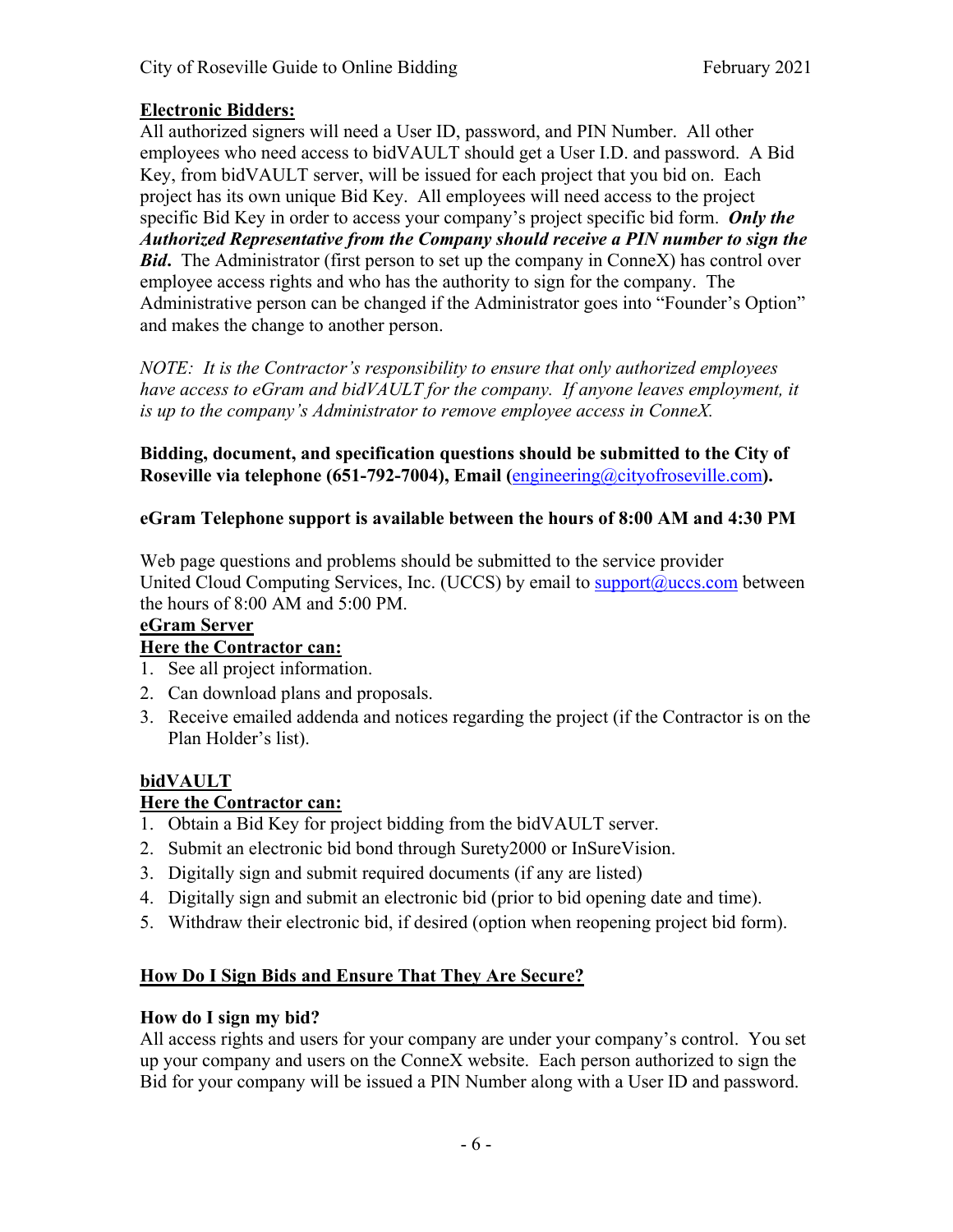#### For your protection you should not share your PIN Number with others as *the PIN number identifies who signed and submitted your bid*.

#### **How do I ensure that my bids are secure?**

The issue of security and data privacy is addressed by data encryption, digital signatures and redundant backup systems.

#### **Who can read my bid?**

Until the bids are opened at the specified time on bid day, only your authorized personnel can see the bid. The software program uses an encryption code and other security methods which prohibit anyone, including the City and the service provider, from reading your bid. At the bid opening the bids are released so that the City can read the bid, but cannot alter the bid in any way. When the bids are opened on bid day you will receive an email. Your bid will remain confidential until award of the project.

When the time on the bidVAULT server reaches the specified bid opening time on bid day the City will proceed to open the bids. The server time on the bidVAULT server will be shown in the upper right hand corner on all screens.

#### **Can I make changes to my bid and submit a bid more than once?**

Yes. When you make changes to your bid the company's authorized signer must resign the bid using their PIN. This ensures that the changes to your bid are accepted.If the contractor (or employee) does not re-sign the bid with their PIN, the bid is now unapproved and unsigned. Even though the intent was to bid "as is" or with revisions, because no one re-signed the bid using a PIN the bid would not be accepted.

If you submit a bid multiple times before the deadline, **only the last signed submission** will be retained and passed on to HC/DOT.

#### **Can I withdraw a bid?**

Yes. You may withdraw (option when reopening project bid form) your electronic bid on the bidVAULT web page. If you request to have your bid withdrawn before the bid opening deadline, your bid will be deleted and not be passed to City.

#### **Could my bid be lost?**

No. The data is backed up on multiple servers.

#### **Is the System reliable?**

The City requires that the bid submittal service is always accessible. To accomplish this, the service provider will have redundant servers, access lines, backups, and backup power sources.

#### **Will support for the electronic bid system be available?**

Yes. You will have access to telephone and E-mail support from the City of Roseville. Presently telephone service is provided between the hours of 8:00AM and 4:30 PM. (Refer to Electronic Bidders section on page 6).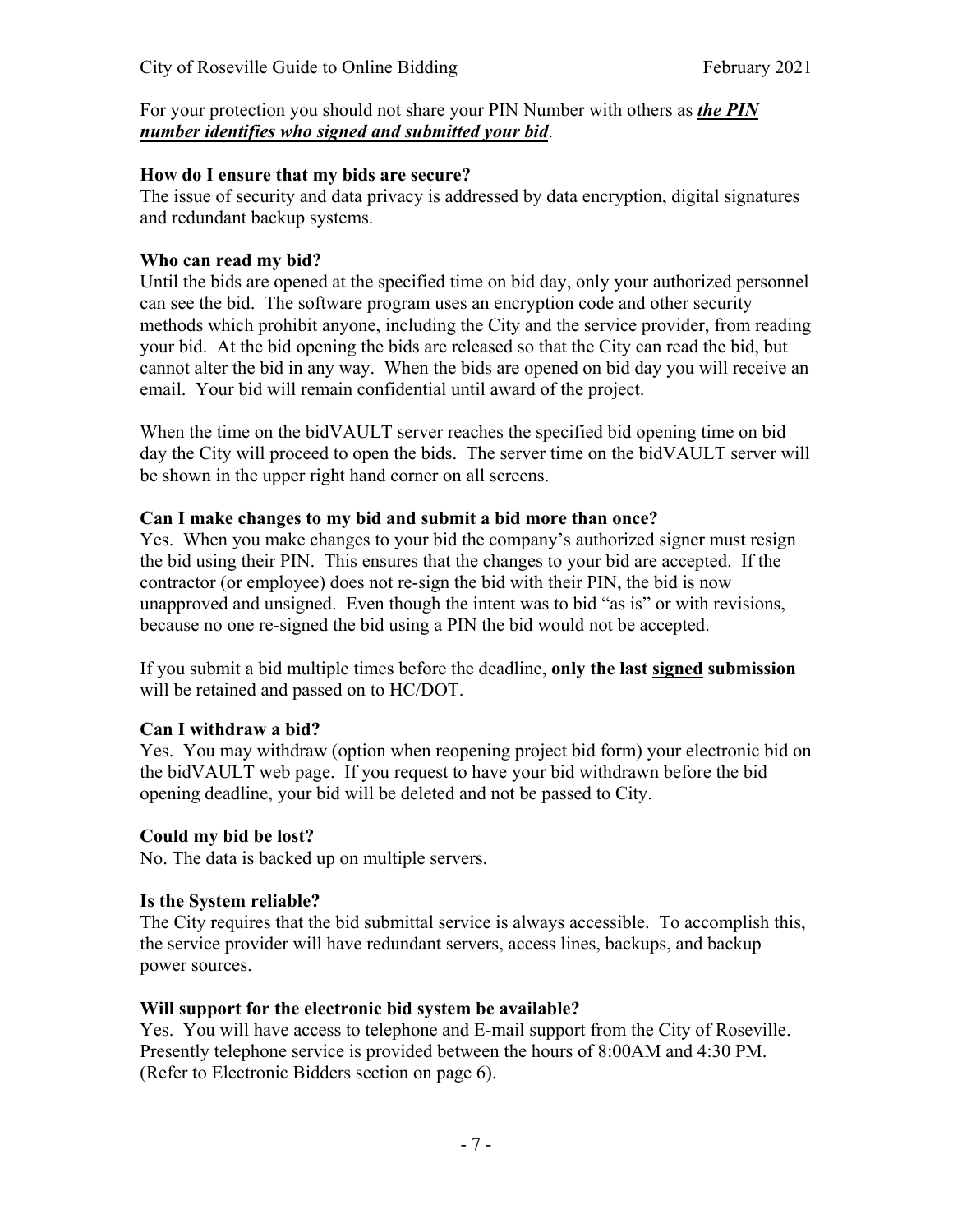**NOTE**: If you lose your Bid Key and have to request a new one, your previous Bid will be voided and deleted. All bid information must be reentered, resigned, and resubmitted.

#### **What Happens Once Bids Are Opened?**

- 1. At bid opening, the user who signed the bid will receive an email that your Bid has been opened. At this point your bid is now closed and no further changes can be made to it.
- 2. The bid time and date on the bidVAULT server screen is the official time of the Bid Opening. Your Bid is date and time stamped to the last time your signed bid was submitted. If you change your bid and do not resign and resubmit it, the changes will not be accepted. You can make changes to your bid (and save it) as you are developing your bid. Your Bid *is not officially submitted until you sign your bid.*
- 3. Bid totals are posted within 24 hours on the eGram site under Bid Abstract / Project Bid Summary.
- 4. Detailed Bid Abstract is not posted until the project is awarded.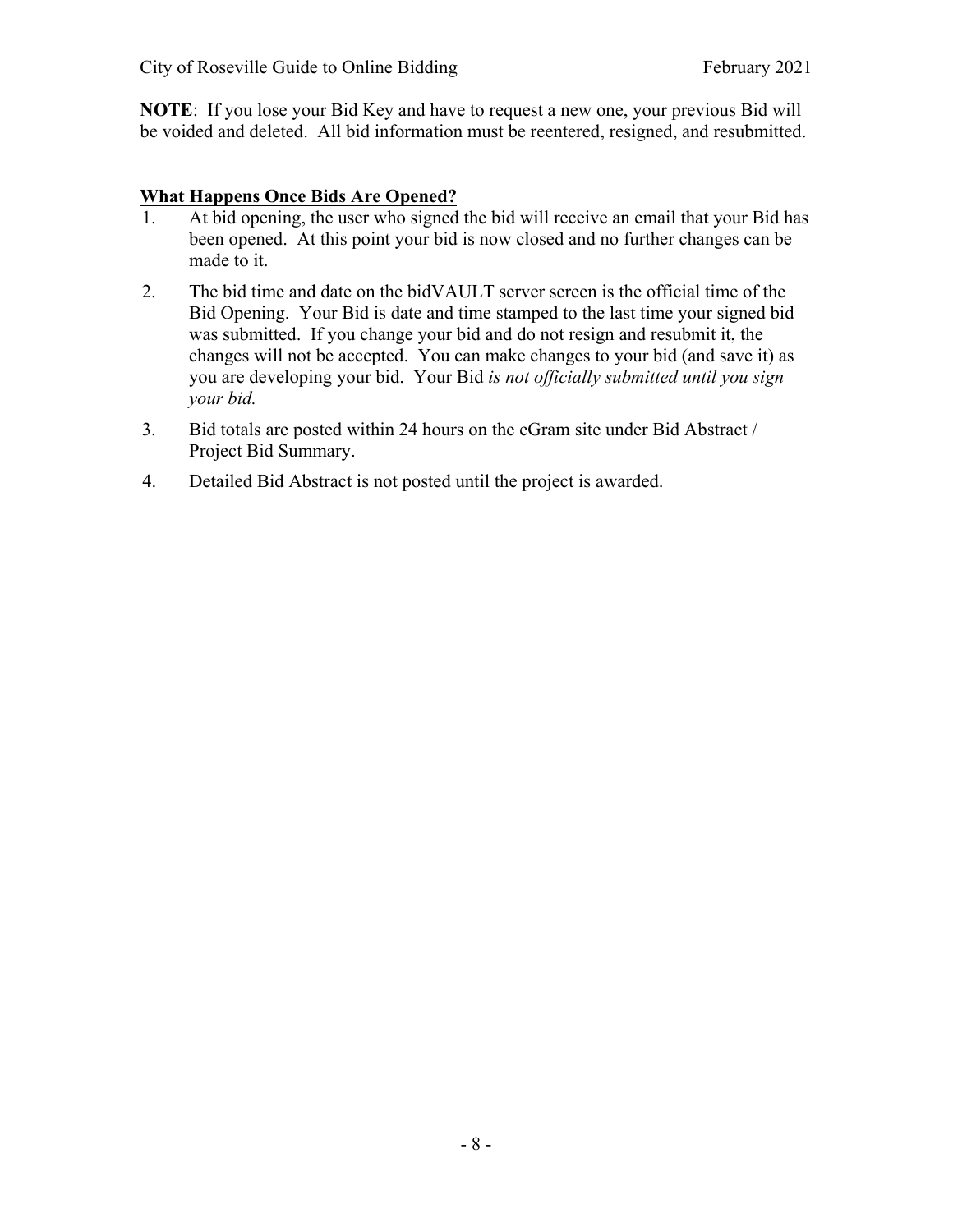### **"eGram" – City of Roseville's Bid Information Web Site**

https://egram.cityofroseville.com/

Contractors, subcontractors, suppliers, and plan rooms can find the following bid information on the eGram web site.

| <b>HEADING</b>                  | <b>WHAT YOU FIND</b>                                      |  |  |
|---------------------------------|-----------------------------------------------------------|--|--|
| <b>Projects in Bidding</b>      | <b>Current Projects as Advertised / By Project Number</b> |  |  |
|                                 | Project Information                                       |  |  |
|                                 | Ad for Bid Document                                       |  |  |
|                                 | Plan Holders                                              |  |  |
|                                 | Messages                                                  |  |  |
|                                 | bidVAULT access                                           |  |  |
|                                 | Reference Data                                            |  |  |
|                                 | Project Files                                             |  |  |
|                                 | Released Plans / Specifications / Proposal                |  |  |
|                                 | <b>Addendum Files</b>                                     |  |  |
| <b>Projects in Construction</b> | <b>Current Awarded Projects / By Project Number</b>       |  |  |
|                                 | Project Information                                       |  |  |
|                                 | <b>Messages</b>                                           |  |  |
|                                 | Plan Holders                                              |  |  |
|                                 | <b>Bid Abstract</b>                                       |  |  |
|                                 | Project Bid Summary (as read bids)                        |  |  |
|                                 | Project Bid Abstract (details - after bid is awarded)     |  |  |
|                                 | Reference Data                                            |  |  |
|                                 | Project Files                                             |  |  |
|                                 | Released Plans / Specifications / Proposal                |  |  |
|                                 | <b>Addendum Files</b>                                     |  |  |
| <b>Planning Projects</b>        | <b>Tentative 6-Month Letting Schedule / By Project</b>    |  |  |
|                                 | <b>Number</b>                                             |  |  |
|                                 | Preliminary project information subject to change         |  |  |

Also, there is a Help / FAQ section in addition to general bidding requirements, forms, and project notices.

Sponsor: Roseville Engineering Department 2660 Civic Center Drive Roseville, MN 55113

Contact: Engineering: engineering@cityofroseville.com.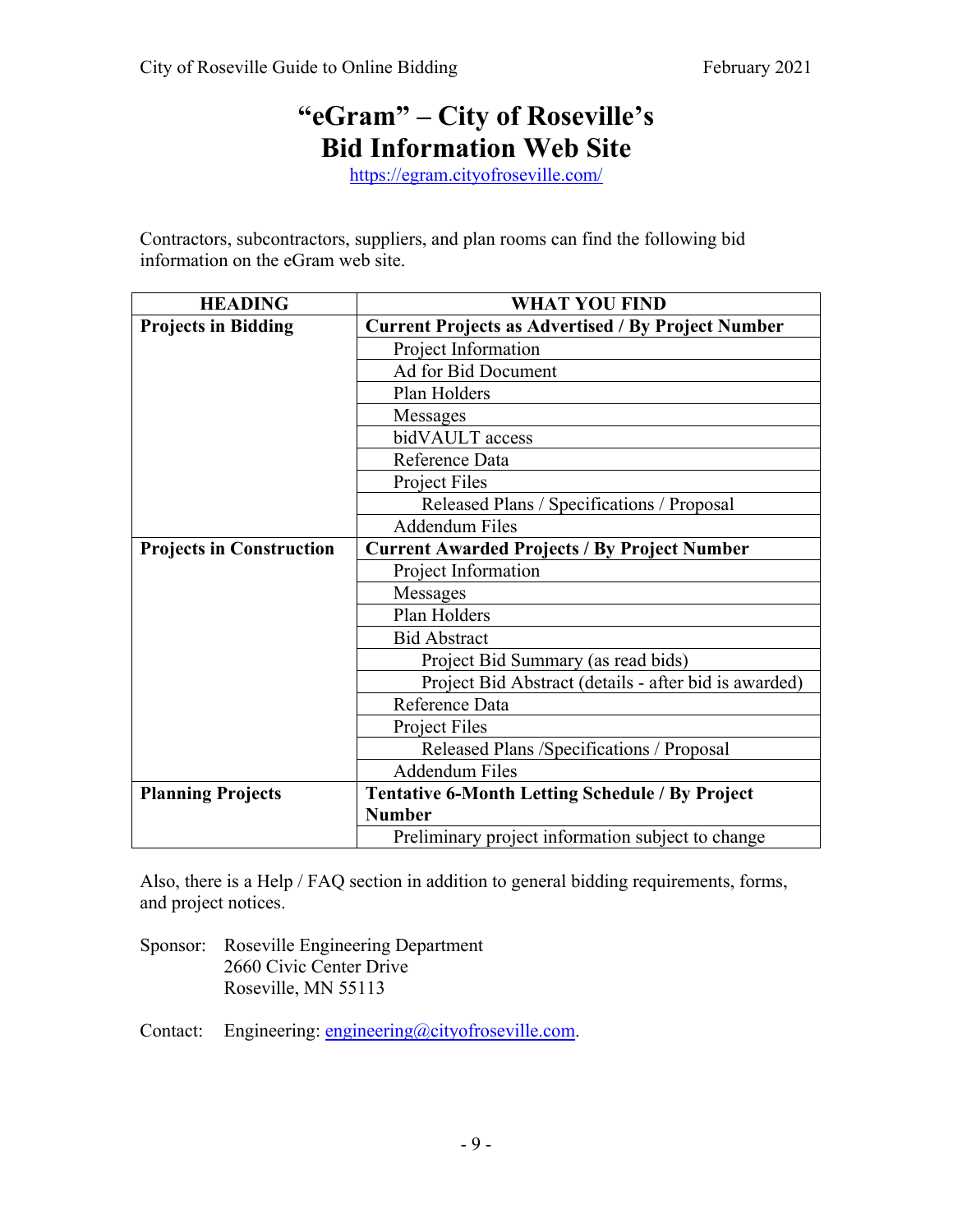# **BEFORE BIDDING**

#### **Requirements**

The City of Roseville requires that contractors to meet certain requirements to make sure that their bids are acceptable and legitimate.

### **NOTICE**

Businesses debarred under Part 20, Title 49 Code of Federal Regulations are ineligible to bid on, subcontract for, or supply materials or services for any state, county, maintenance, or municipal project. Check the Web site: http://www.dot.state.mn.us/preletting/prov/sequence.html to determine if there are any debarred businesses.

#### **Business Registration**

**All businesses** must comply with the requirements of doing business in Minnesota as directed by the Office of the Secretary of State.

**Out-of-state businesses** must obtain a "Certificate of Authority" from the Office of the Secretary of State to conduct business in Minnesota.

Necessary forms and other information can be obtained from the Minnesota Secretary of State:

Web: http://www.sos.state.mn.us

Office of Secretary of State Retirement Systems of Minnesota Building 60 Empire Dr., Suite 100 Saint Paul, MN 55103 In the Metro Area 651-296-2803 (9:00 AM to 4:00 PM) In Greater MN 1-877-551-6767 (9:00 AM to 4:00 PM) Fax: 651-297-7067

#### **Bid Bonds**

All bids must be accompanied by a proposal guaranty (bid bond or certified check) of ten percent of the bid price. Bid bonds assure that only legitimate bids are submitted.

The proposal guaranty may be either a bid bond or certified check made out to the City of Roseville. Bid bonds can be submitted electronically with electronic bids using Surety2000 or InSureVision or paper copies can be submitted to City offices at or before the time of bid opening.

#### **Federal Tax ID #**

All contractors doing business in Minnesota must have a Federal Tax Identification Number. To obtain a number, contact the Internal Revenue Service at: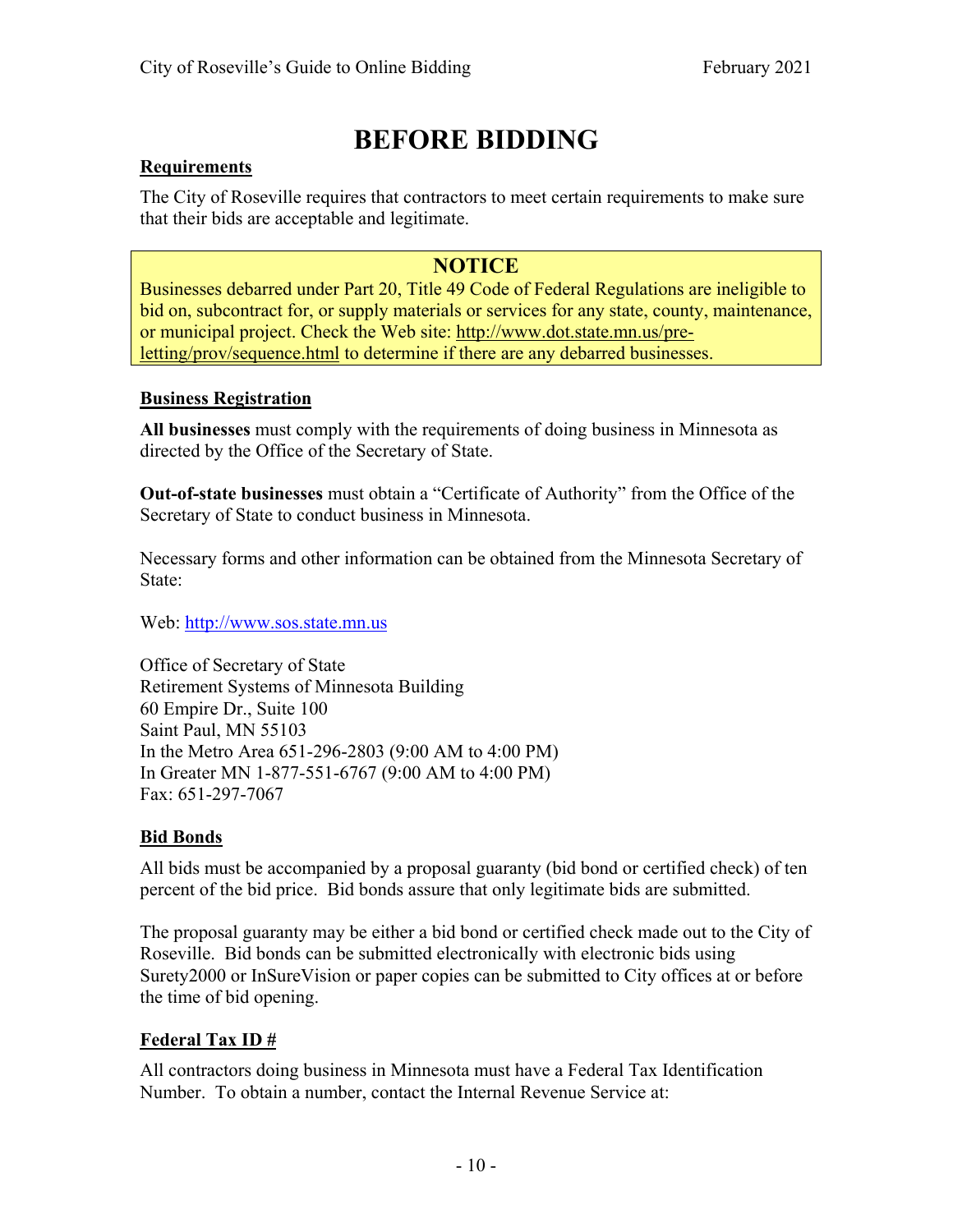#### https://www.irs.gov/forms-pubs/about-form-w-9 **Wage Rates**

Prevailing wage rate is defined as the hourly basic rate of pay plus the employer's contribution for health and welfare, vacation, pension, and other economic benefits paid to workers engaged in the same class of labor in the same geographic area.

If a project is financed with both state and federal funds, workers must be paid the higher of the two wage rates for an individual classification as listed in the contract's state and federal wage determinations.

Proposals contain prevailing wage information. Should wage rates change between the time the proposal is posted and the letting date, plan holders will be sent an addendum showing the new wage rates. You must comply with the most current wage rates.

**State** prevailing wage information can be found at: http://www.dli.mn.gov/business/employment-practices/prevailing-wage-residential-rates

Read the labor provisions in your proposal.

#### **WARNING**

Both the federal government and State of Minnesota require contractors who are awarded government funds for public works projects pay their employees the prevailing wage for the locality where the project is located.